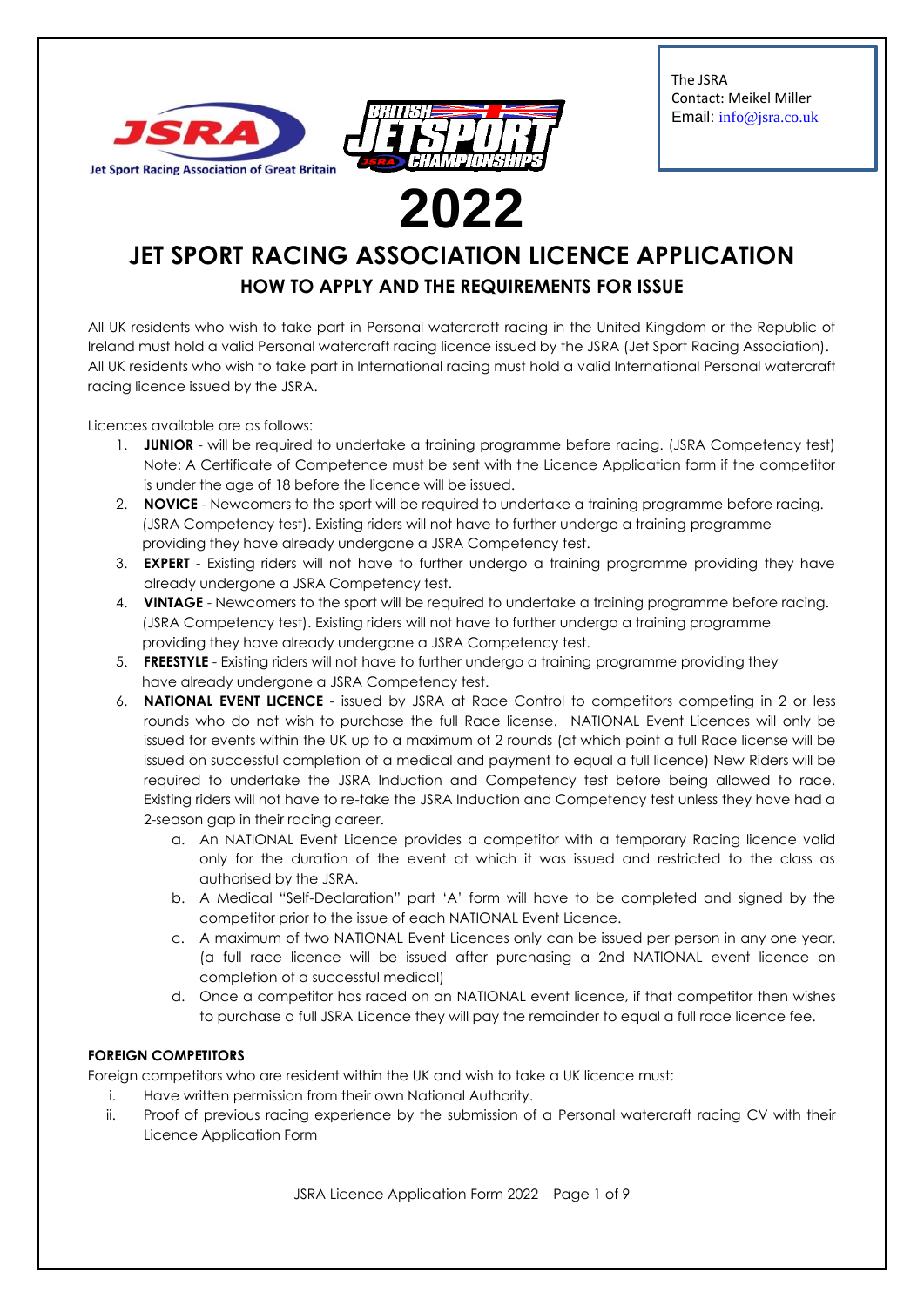#### **WHAT DOES THE PERSONAL WATERCRAFT RACING LICENCE PROVIDE FOR YOU?**

All competitors are provided with Third Party Public Liability insurance whilst racing and during official practice of JSRA BRITISH JETSPORT CHAMPIONSHIP CLOSED COURSE ONLY. This cover only applies once the competitor has "signed on" at Race Control at the beginning of the event. All such cover ceases once the competitor has "signed off".

#### **THIRD PARTY LIABILITY INSURANCE IN UNITED KINGDOM**

Payment of the licence fee ensures that the holder is covered by the Personal water craft racing third party liability insurance policy arranged by the JSRA through a reputable insurance company, subject to the terms and conditions of the insurance policy. This insurance policy applies to Personal water craft Races (including official practices) organised by JSRA for BRITISH JETSPORT CHAMPIONSHIP CLOSED COURSE ONLY

A copy of the insurance policy terms and conditions is available from the JSRA administration office.

**OVERSEAS THIRD-PARTY LIABILITY INSURANCE** – This is not included with an international status licence, additional insurance must be purchased from the host country's IJSBA affiliate.

#### **Competitors MUST purchase the organiser's own insurance at IJSBA recognised foreign events.**

#### **WHAT DOES THE PERSONAL WATERCRAFT RACING LICENCE NOT PROVIDE FOR YOU?**

- The JSRA insurance policies do not cover competitor to competitor liability.
- The JSRA policies do not cover Personal Accident and Death benefit.

#### **The JSRA strongly advise that you take out the following insurances before racing:**

- a) Personal Accident and Death Benefit.
- b) Legal Expenses cover.
- c) Loss of Earnings insurance.
- d) Travel and Medical Insurance (when travelling to foreign events)
- e) All Year Round Third-Party Public Liability or Comprehensive cover on your boat/ski (outside of JSRA organised Personal water craft racing events).
- f) Fire, Theft insurance cover on your own craft/trailer check to see if your car policy covers trailing.
- g) Check all your insurance policies to ascertain whether you are covered whilst personal watercraft racing. It is imperative that you declare this.

*ALWAYS SEEK INDEPENDENT PROFESSIONAL ADVICE IN INSURANCE MATTERS.*

JSRA Licence Application Form 2022 – Page 2 of 9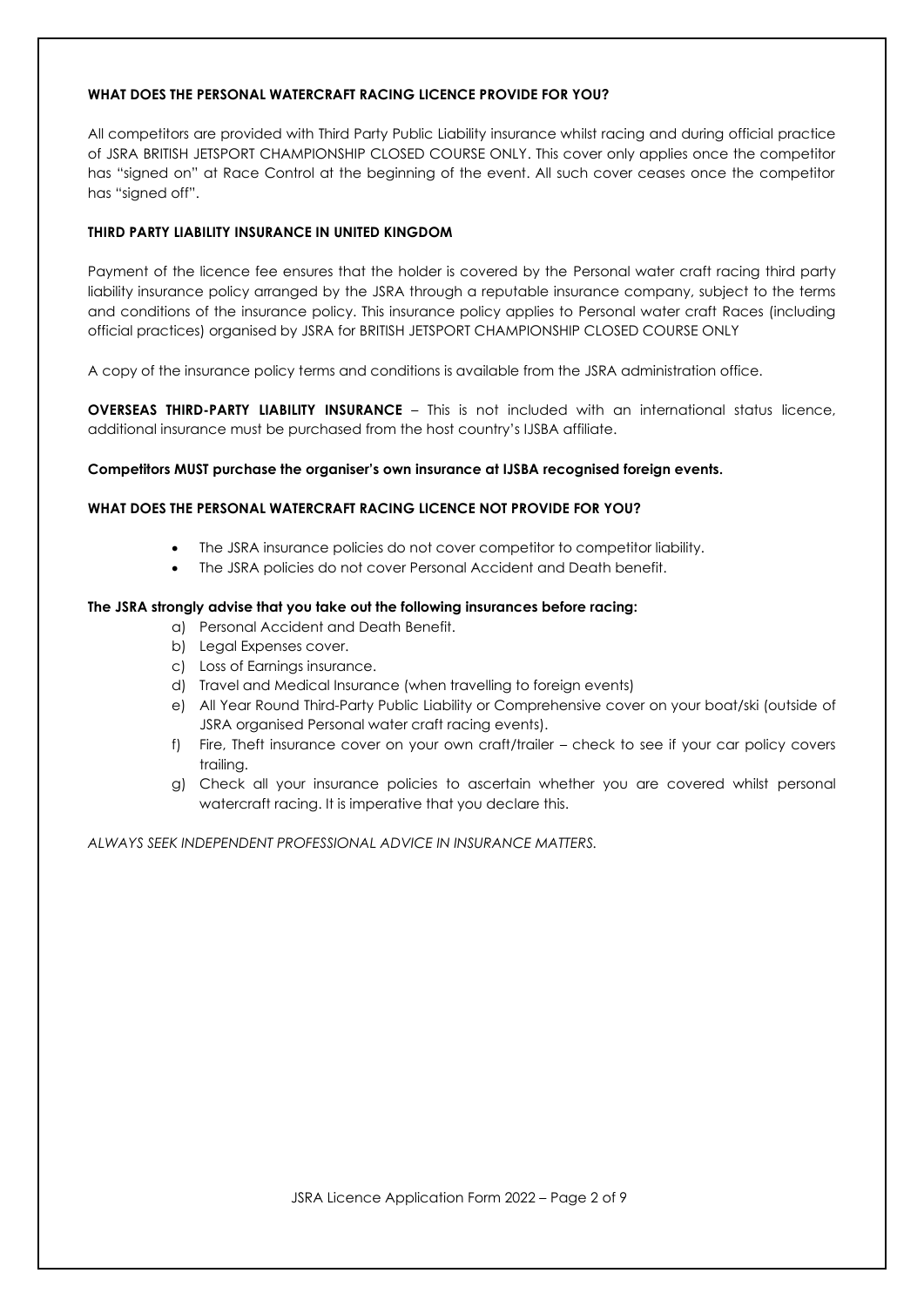### **JET SPORT LICENCE APPLICATION FORM 2022**

**THIS PAGE TO BE COMPLETED BY ALL APPLICANTS FOR A JSRA LICENCE**, including those applying for renewal of an existing licence (or the inclusion of an additional endorsement). Please return this form to the JSRA in the first instance with the appropriate fee. Note: The Jet Sport Racing Association reserves the right to refuse a licence to any applicant at its discretion.

| 1. COMPETITOR DETAILS (PLEASE USE BLOCK CAPITALS):                                                                                                                                                    | <b>JSRA REFERENCE NO.</b>                                                                                          |
|-------------------------------------------------------------------------------------------------------------------------------------------------------------------------------------------------------|--------------------------------------------------------------------------------------------------------------------|
|                                                                                                                                                                                                       |                                                                                                                    |
|                                                                                                                                                                                                       |                                                                                                                    |
| Mr/Master/Mrs/Ms/Miss                                                                                                                                                                                 | Date of Birth:                                                                                                     |
| <b>Full Name:</b>                                                                                                                                                                                     | Age in Years:                                                                                                      |
| Address:                                                                                                                                                                                              | Sex: Male n<br>Female $\Box$                                                                                       |
|                                                                                                                                                                                                       | <b>Name: JSRA OF GB</b>                                                                                            |
|                                                                                                                                                                                                       | Important Medical Information you wish known:                                                                      |
| Post Code:                                                                                                                                                                                            |                                                                                                                    |
| Tel (Home) + STD code:                                                                                                                                                                                |                                                                                                                    |
| Tel (Day) + STD code:                                                                                                                                                                                 | Glasses worn                                                                                                       |
| Mobile:                                                                                                                                                                                               | Contact lenses worn D                                                                                              |
| Fax Home:                                                                                                                                                                                             | <b>Previous Licence - Category:</b>                                                                                |
| Fax Day:                                                                                                                                                                                              | <b>Previous Licence No:</b>                                                                                        |
| Email:                                                                                                                                                                                                | Year of Issue:                                                                                                     |
| <b>Home Page:</b>                                                                                                                                                                                     | <b>Existing Race Number:</b>                                                                                       |
| <b>Nationality:</b>                                                                                                                                                                                   |                                                                                                                    |
|                                                                                                                                                                                                       | 2. (JSRA must not sign this form until it has been fully completed). I, the undersigned, certify that I know of no |
|                                                                                                                                                                                                       | reason why this licence should not be issued, and that the applicant is a member of this club/association. This    |
| application also complies to the best of my knowledge, with the rules of licence renewals.                                                                                                            |                                                                                                                    |
| Signed for and on behalf of JSRA:                                                                                                                                                                     | <b>Print Name:</b><br>Date:                                                                                        |
|                                                                                                                                                                                                       |                                                                                                                    |
| <b>3. FOR JSRA OFFICIAL USE ONLY</b>                                                                                                                                                                  |                                                                                                                    |
|                                                                                                                                                                                                       |                                                                                                                    |
|                                                                                                                                                                                                       |                                                                                                                    |
|                                                                                                                                                                                                       |                                                                                                                    |
| <b>DO NOT FORGET TO ENCLOSE 2 PASSPORT SIZE</b>                                                                                                                                                       | <b>FOR JSRA OFFICE USE:</b>                                                                                        |
| <b>PHOTOGRAPHS (NO LARGER THAN 2" X 11/2")</b>                                                                                                                                                        |                                                                                                                    |
| <b>ATTACH ONE TO THE MEDICAL SECTION ON PAGE 7.</b>                                                                                                                                                   | <b>JSRA LICENCE NUMBER:</b><br><b>AMOUNT PAID</b>                                                                  |
|                                                                                                                                                                                                       | <b>JSRA</b><br>£                                                                                                   |
| PROOF OF YOUR DATE OF BIRTH, IE PHOTOCOPY<br>OF BIRTH CERTIFICATE/PASSPORT/DRIVING                                                                                                                    |                                                                                                                    |
|                                                                                                                                                                                                       |                                                                                                                    |
|                                                                                                                                                                                                       |                                                                                                                    |
| LICENCE, TOGETHER WITH THIS APPLICATION AND                                                                                                                                                           |                                                                                                                    |
| RELEVANT FEE MADE PAYABLE TO THE "JSRA" TO THE<br><b>JSRA ADDRESS ABOVE</b>                                                                                                                           |                                                                                                                    |
|                                                                                                                                                                                                       |                                                                                                                    |
| NOW GO TO THE NEXT PAGES. FILL OUT THE DIVISION AND CLASS YOU WANT TO RACE, THEN FILL OUT PART A,<br>THE MEDICAL DECLARATION; GET YOUR DOCTOR TO FILL OUT PART B(ii) AND YOU THEN SIGN THE DISCLAIMER |                                                                                                                    |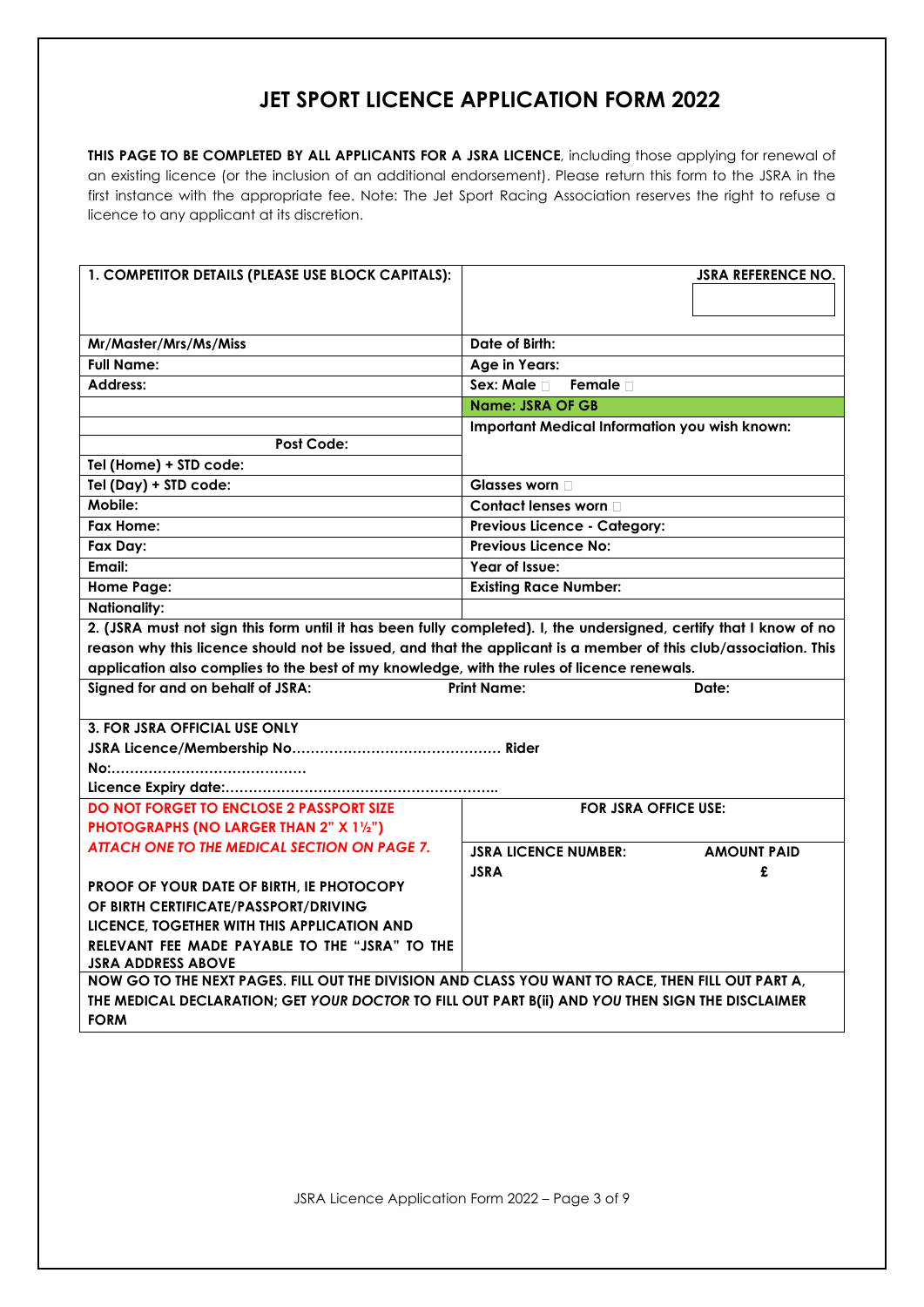| Licence Type                  | Cost    | <b>Tick Licence</b><br>required |
|-------------------------------|---------|---------------------------------|
| <b>NATIONAL EVENT LICENCE</b> | £60.00  |                                 |
| <b>JUNIOR*</b> (under 16)     | £150.00 |                                 |
| <b>NOVICE</b>                 | £175.00 |                                 |
| <b>EXPERT</b>                 | £220.00 |                                 |
| <b>VINTAGE ONLY</b>           | £150.00 |                                 |

**Family Multi-licence discount structure (to be purchased at the same time to receive the discount below)**

| No of Family licence | Total<br><b>Discount</b> |
|----------------------|--------------------------|
|                      | £0                       |
|                      | £15                      |
|                      | £30                      |
|                      | £60                      |

**Annual Associate membership available for non-race licence holders only are £30 for more information please contact the JSRA Administration office for Associate members form.**

**\* A Certificate of Competence must be sent with the Licence Application form if the competitor is under the age of 18 before the licence will be issued.**

**CHEQUES- Please make payable to 'JSRA'**

JSRA Licence Application Form 2022 – Page 4 of 9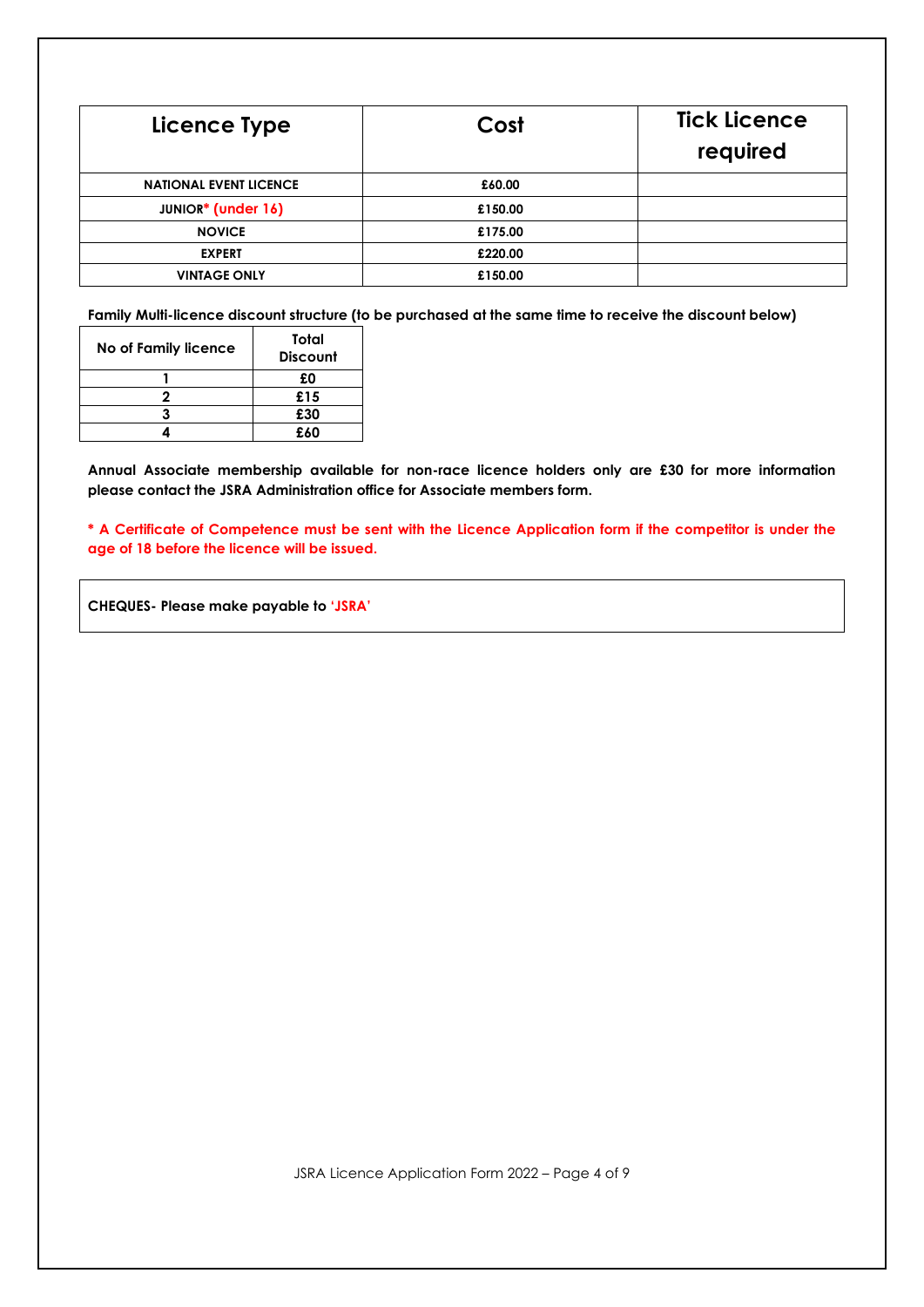

### Jet Sport Racing Association of Great Britain **JSRA MEDICAL SELF DECLARATION CERTIFICATE**

#### **PART A. MEDICAL DECLARATION** – **To be completed by applicant and signed at bottom of form.**

| Surname:             | Age:           |      |
|----------------------|----------------|------|
| First Names in Full: | Date of Birth: | Sex: |
| Address:             |                |      |

Post Code:

#### **The following questions must be answered by all applicants for a JSRA licence:**

1. Name and address of your regular Doctor

#### **(NOTE: DO NOT FORGET TO USE THE ENCLOSED THERAPEUTIC EXEMPTION FORM IF YOU REQUIRE IT)**

|              | Continuation of questions for applicant:                                                                                                                                                                                                            | <b>YES</b><br><b>OR</b><br><b>NO</b> |
|--------------|-----------------------------------------------------------------------------------------------------------------------------------------------------------------------------------------------------------------------------------------------------|--------------------------------------|
| $\mathbf{2}$ | Have you ever been rejected, or accepted at increased premium, for life insurance on medical grounds?                                                                                                                                               |                                      |
| 3            | Have you ever been treated for or do you now have, or have ever had any of the following medical problems                                                                                                                                           |                                      |
|              | Nervous breakdown, mental disease or disorder?<br>(i)                                                                                                                                                                                               |                                      |
|              | Head injury associated with unconsciousness or concussion, of which required a stay in hospital for<br>(ii)<br>observation or investigation?                                                                                                        |                                      |
|              | Heart disease or disorder or conditions causing shortness of breath on exertion?<br>(iii)                                                                                                                                                           |                                      |
|              | High Blood Pressure requiring investigation or treatment?<br>(iv)                                                                                                                                                                                   |                                      |
|              | Diabetes?<br>(v)                                                                                                                                                                                                                                    |                                      |
|              | Epilepsy (when sleeping or awake), fits, dizziness (vertigo), fainting attacks or blackouts of any<br>(vi)<br>duration?                                                                                                                             |                                      |
|              | (vii) Disease of or injury or operation to either eye?                                                                                                                                                                                              |                                      |
|              | (viii) Have you any abnormality or restriction of power or range of movement of any arm or leg or of the<br>Cervical (neck) (Spine)?                                                                                                                |                                      |
| 4            | Is your eyesight normal in both eyes?<br>(i)                                                                                                                                                                                                        |                                      |
|              | If the answer to 4(i) is No, is your eyesight normal with spectacles or other correction? When driving<br>(ii)<br>(racing) with correction do you wear <b>GLASSES/CONTACT LENSES?</b> (delete as applicable)                                        |                                      |
| 5            | Are you taking any medication on a regular basis (prescribed or non-prescribed)?                                                                                                                                                                    |                                      |
|              | If so, please declare under Extra Medical Information, the condition being treated and the nature of the<br>medication and provide a copy of a valid medical prescription.                                                                          |                                      |
|              | NOTE: Please answer all questions in the end column Yes or No - your licence may be delayed if this form has<br>to be returned to you for completion. If YES to any part of questions, 2, 3 & 5, please supply full details on a<br>separate sheet. |                                      |

#### **EXTRA MEDICAL INFORMATION**

If you wish to add to the simple Yes or No answers opposite, please make reference to the relevant section and comment on a separate sheet giving details of Hospital or Consultant (Specialist) with dates if possible.

I declare that the statements made to the JSRA in Part A regarding my physical and mental condition and any previous injury or illness is true and accurate. I further declare that if subsequent to being granted a licence I should suffer any illness or accident which might be liable to affect its validity I will declare this to the JSRA so that the JSRA can consider whether I should take part in subsequent competition.

(If information is withheld, misleading or false, you may be liable to suspension of your JSRA licence and your insurance protection will be invalidated).

I authorise any hospital or medical practitioner to provide information relating to my medical condition to the JSRA Medical Officer for the purpose only of helping that Doctor decide if I am fit to undertake personal watercraft racing.

| <b>Signature of Applicant:</b> | Date. |
|--------------------------------|-------|
|                                |       |

JSRA Licence Application Form 2022 – Page 5 of 9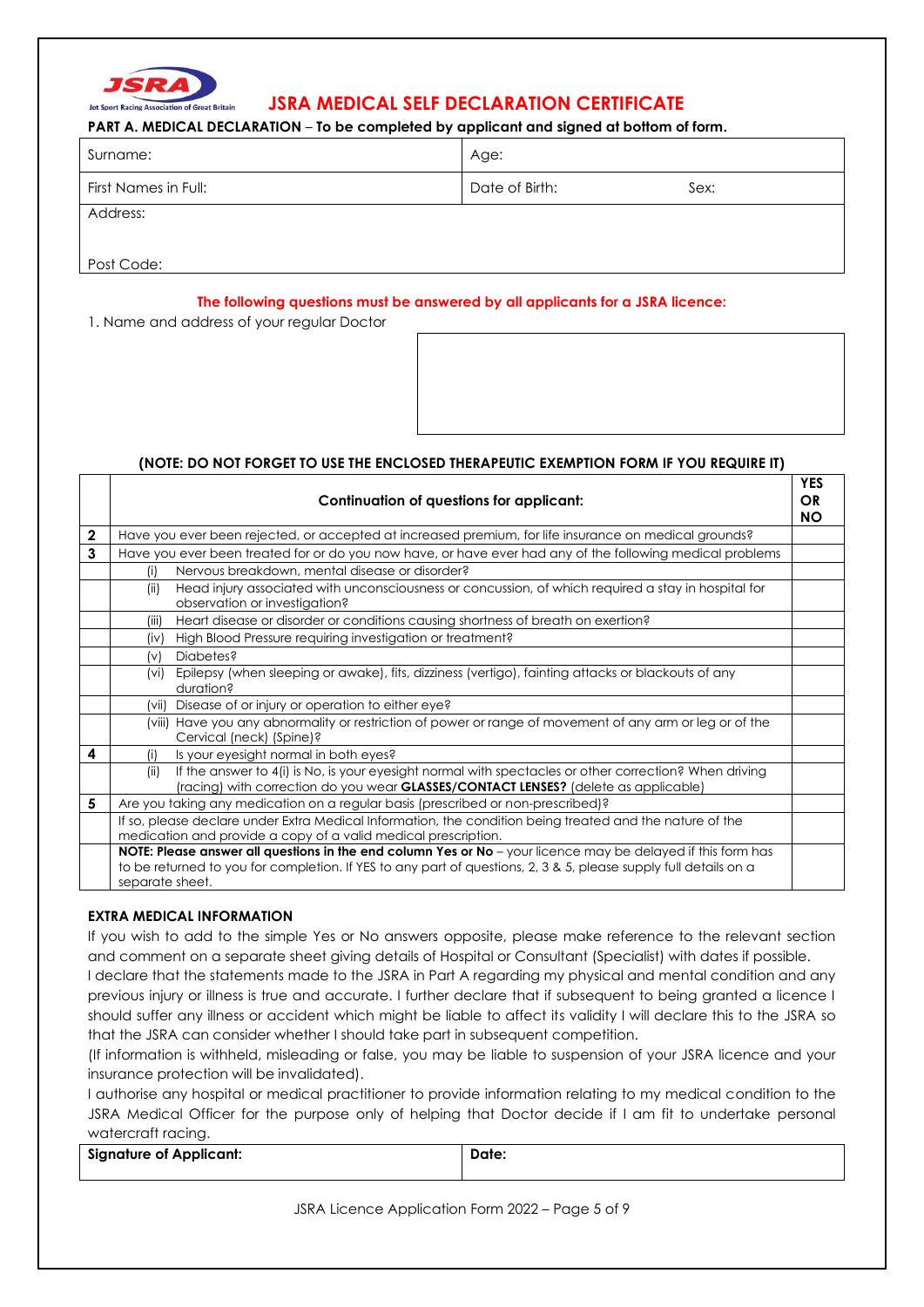#### **PART B(i) – MEDICAL NOTES FOR THE EXAMINING DOCTOR:**

Competitors in personal watercraft races held under the jurisdiction of the JSRA are required to pass the JSRA approved medical examination.

No competition licence will be issued until the Medical Examination Form is completed and signed by a Registered Medical Practitioner.

Competitors are required to declare any physical or mental disability.

Competitors must sign the declaration which permits the JSRA to request details of their medical history from their General Practitioner or from any hospital or other practitioner.

For this reason the examining Doctor is asked to ensure that his full address in entered upon the form.

The fees for the Medical Examination and any Specialist Examinations are the responsibility of the applicant (competitor) and not the JSRA and would normally be expected to follow the guidelines currently recommended by the BMA.

The medical examination should be carried out to a standard similar to that required for Life insurance.

Diabetics\* may apply to the JSRA Medical Officer for the issue of a licence to be considered. Epileptic applicants will not be issued for a licence to race.

Applicants who have had, or still suffer from the following may be regarded as unfit to hold a personal watercraft licence:

- (i) Myocardial infarction
- (ii) Myocardial ischaemia
- (iii) Coronary artery by-pass surgery
- (iv) Serious valvular disease of the heart or other cardiovascular conditions which give rise to cardiopulmonary problems.
- (v) Severe hypertension which has given rise to cardiopulmonary problems Misuse/abuse of alcohol or illicit drugs in the last 3 years

Amputations of any type could be incompatible with fitness to race apart from minor amputations of one or two fingers where the normal function of the hand is unimpaired. Absence of a thumb could also be incompatible with fitness. Where the functioning of the limbs is limited free movement should not be less than 50% or normal capability.

Patients requiring the use of any orthopaedic appliance should declare this so that specific consideration can be made of the case by a Doctor if available.

Eyesight:

- Normal binocular vision is required with full visual fields, normal eye movements and normal stereoscopic vision.
- Normal colour vision is required. (Note: if colour deficiency this can be referred to a Doctor for second opinion)
- The vision in each eye to be at least 6/9 either before or after correction.
- If glasses or contact lenses are worn this should be stated on the form.
- Contact lenses may be worn provided there is reasonable vision in both eyes without the lenses in place.
- The visual acuity in each eye to be stated both with and without the contact lenses in place.
- The examiner should bear in mind that Personal watercraft racing may take place at high speeds over turbulent water in confined areas, or upon waters used by the public, when considering the suitability of the application (competitor).

JSRA Licence Application Form 2022 – Page 6 off 9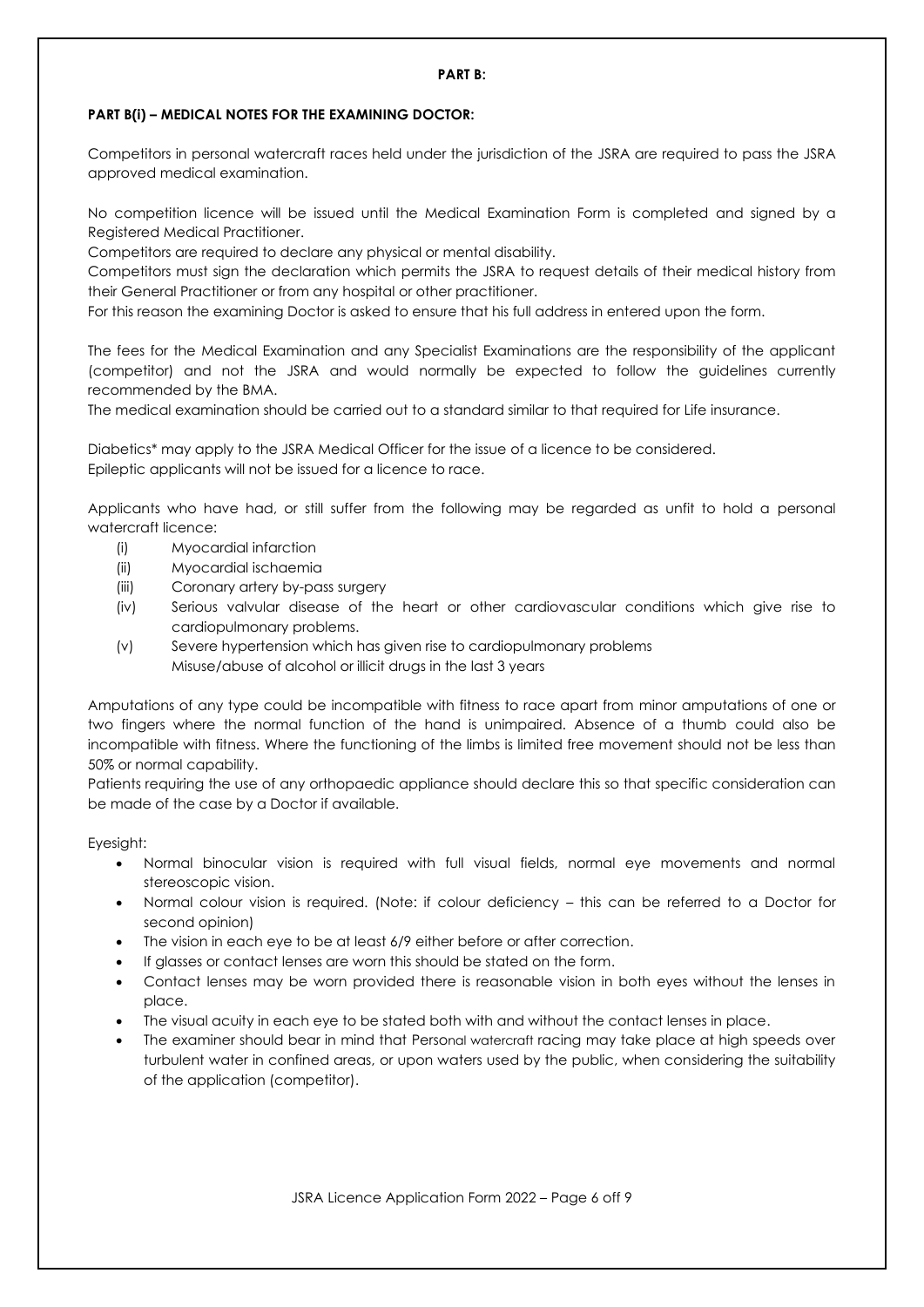#### **PART B (ii) – MEDICAL EXAMINER'S REPORT (to be completed by doctor)**

This section must be completed by a Registered Medical Practitioner. Doctors are asked to note the answers to Part A and to read the notes before completing part B (ii).

**1.**

| Competitor's Name<br>(please print) | DOB:                  | <b>CURRENT</b><br><b>PHOTOGRAPH OF</b><br><b>COMPETITOR</b> |
|-------------------------------------|-----------------------|-------------------------------------------------------------|
|                                     | <b>DOCTOR'S STAMP</b> |                                                             |
|                                     |                       |                                                             |
|                                     |                       |                                                             |
|                                     |                       |                                                             |
|                                     |                       |                                                             |
|                                     |                       |                                                             |
|                                     |                       |                                                             |
|                                     |                       |                                                             |
|                                     |                       |                                                             |
|                                     |                       |                                                             |
|                                     |                       | <b>Doctor's signature confirming</b>                        |
|                                     |                       | this is the person who was                                  |
|                                     |                       | examined.                                                   |
|                                     |                       | Sign across photo.                                          |

|                | <b>Medical Examiner's Report continued:</b>                                                                                | <b>YES</b><br>OR NO |
|----------------|----------------------------------------------------------------------------------------------------------------------------|---------------------|
| $\mathbf{2}$   | Are you the registered medical practitioner of the applicant?                                                              |                     |
| 3              | (i) Is there evidence of abnormality of the Heart, Cardiovascular or Respiratory Systems?                                  |                     |
|                | (ii) Blood Pressure<br>BP reading:                                                                                         |                     |
|                | (iii) Has the applicant had an ECG?                                                                                        |                     |
|                | If the answer to (iii) is Yes, was this normal?                                                                            |                     |
|                | PLEASE PROVIDE REPORT IF THIS WAS ABNORMAL                                                                                 |                     |
| 4              | Is there evidence of physical or mental condition, past or present, which should, in your opinion,                         |                     |
| 5              | debar the applicant from personal water craft racing?                                                                      |                     |
| 6              | Is there any abnormality or, or restriction of movement of arms or legs?                                                   |                     |
|                | L eve                                                                                                                      |                     |
|                |                                                                                                                            |                     |
|                | Corrected Reye<br>L eye                                                                                                    |                     |
|                |                                                                                                                            |                     |
|                | $L$ eye $\frac{1}{2}$                                                                                                      |                     |
|                |                                                                                                                            |                     |
|                |                                                                                                                            |                     |
|                | Is colour vision normal?                                                                                                   |                     |
| $\overline{7}$ |                                                                                                                            |                     |
|                | Is urine analysis abnormal for presence of Alb__________________________________<br><b>Blood</b>                           |                     |
| 8              | Has the applicant used any medication in the past year? If so, please list the medications:                                |                     |
|                |                                                                                                                            |                     |
|                |                                                                                                                            |                     |
|                | (i) In your opinion is any of the medication likely to interfere with the competitor's ability to                          |                     |
|                | partake in personal water craft racing?                                                                                    |                     |
| 9              | Is there evidence that the applicant has misused drugs or alcohol in the past 3 years?                                     |                     |
|                | If YES to questions 3,4,5 8 & 9, please give details:                                                                      |                     |
|                |                                                                                                                            |                     |
|                |                                                                                                                            |                     |
|                | Should a Doctor not approve the applicant, the Medical Examiner's Report should NOT be                                     |                     |
|                | signed, but should be forwarded to the JSRA with his/her comments recommending whether or                                  |                     |
|                | not the applicant should be referred to a independent Medical Officer.                                                     |                     |
|                | This is to certify that I have today examined the applicant in accordance with the requirements                            |                     |
|                | of this form B(ii) and                                                                                                     |                     |
|                | advisory notes, B(i) and declare that in my opinion he/she is fit to drive a personal water craft in<br>competitive races. |                     |
|                |                                                                                                                            |                     |
|                | <b>Doctor's Signature:</b><br>Date:                                                                                        |                     |

JSRA Licence Application Form 2022 – Page 7 of 9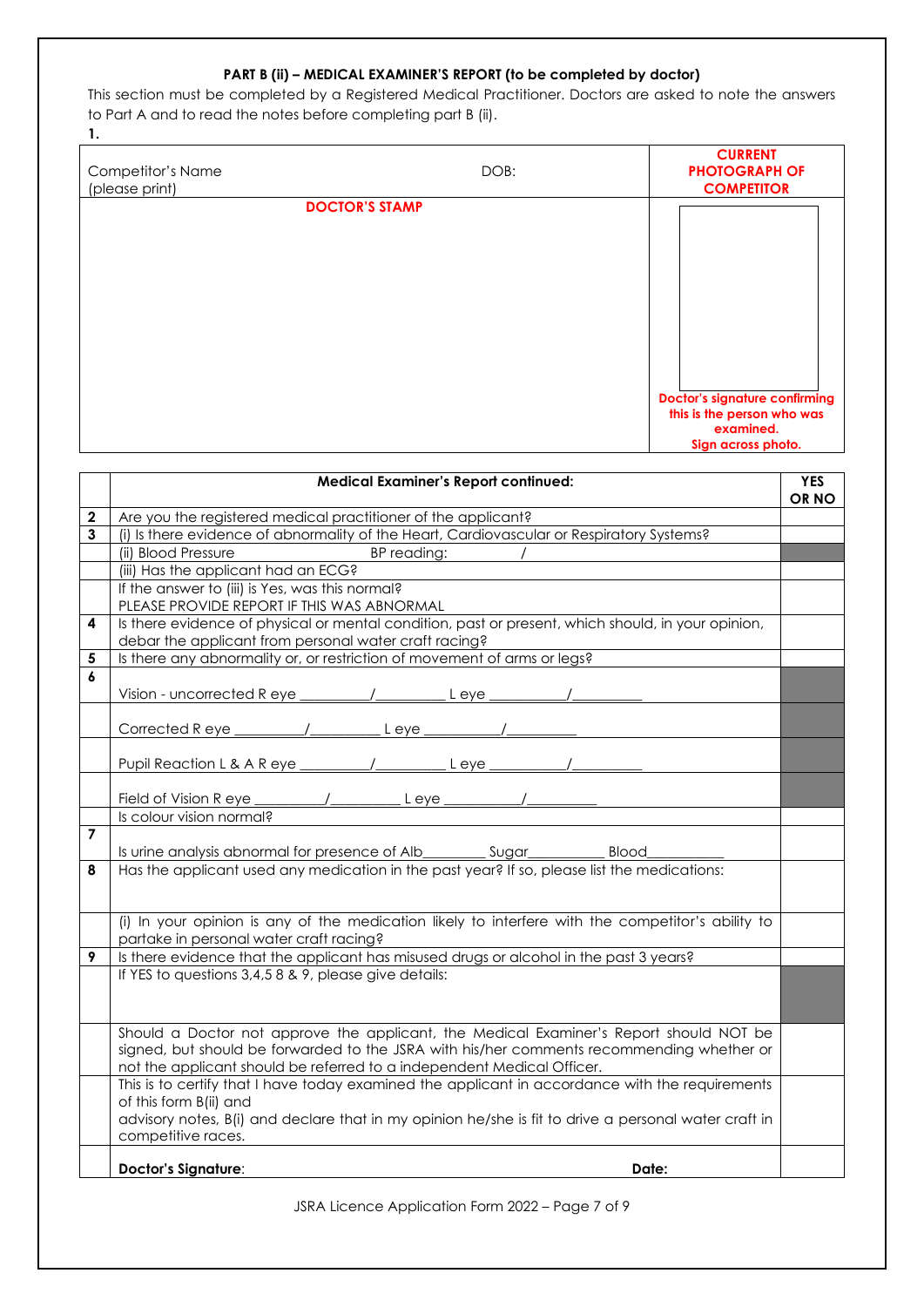## **RISK ASSESMENT - ALL APPLICANTS**

### **To be read by applicant and signed at bottom of form.**

In consideration of my being permitted to undertake Jet Sport Racing arranged by the Jet Sport Racing Association of Great Britain ("the Association") for the sport, which I hereby acknowledge contains an element of danger, being a motorised sport, I agree to keep indemnified the Association, its members and trustees (including the owners or lessees of the venue for any race meeting) and their respective officials, servants, representatives, agents and other riders from and against all actions, claims, costs, expenses and demands in respect of death, injury, loss or damage what so ever caused arising out of or in connection with my entry, or my taking part in, any race meeting, and I participate entirely at my own risk.

I accept the danger involved with Jet Sport Racing and willingly consent to the risk that I may face as a consequence of my participation.

I accept that I shall be solely responsible for any decision as to my fitness to participate, and at all times shall observe and perform all instructions given to me by the Association and their respective officials.

I hereby agree and understand that my acceptance by the Association of this application may involve my demonstrating my riding ability to a nominated member of the Association, and this report will be taken into account when considering this application.

I hereby agree to be bound by the Rules and Constitutions of the Association and any supplementary Regulations thereof.

All Personal Data shall be collected, held and used in compliance with the General Data Protection Regulation (EU) 2016/679 ("GDPR"), the Data Protection Act (UK), as amended from time to time, and any other legislation relating to the protection of Personal Data. Copies of the JSRA GDPR Policy and forms are available at jsra.co.uk

*I confirm that I have read, understood, and agree to abide by the rules set out in (JSRA/IJSBA rule book) or current racing rules and give consent for my personnel data may be share with third parties, such as other clubs and racing organisations where this is necessary for the purpose of providing a service to or for you.*

**Signed (Rider)………………………………………………………….. Date:…………………………………..**

#### **Applicants under the age of 18**

As I am under the age of 18 my parent or legal guardian has read and explained the above to me and is fully aware of the risks involved and has agreed to my participation as acknowledged below.

#### **Declaration for a minor**

I am the parent/legal guardian of the minor who has signed above and I hereby declare that I have read and understood the terms and conditions of the Indemnity/Disclaimer and agree both on my own behalf and on behalf of the named minor to be bound by them, and I give my permission to the minor's participation.

Signed………………………………………………………..…………..Date……………………………………

(Parent/Guardian) Name………………………………………………………....………….(Print)

See Important Notes on page 9

JSRA Licence Application Form 2022 – Page 8 of 9